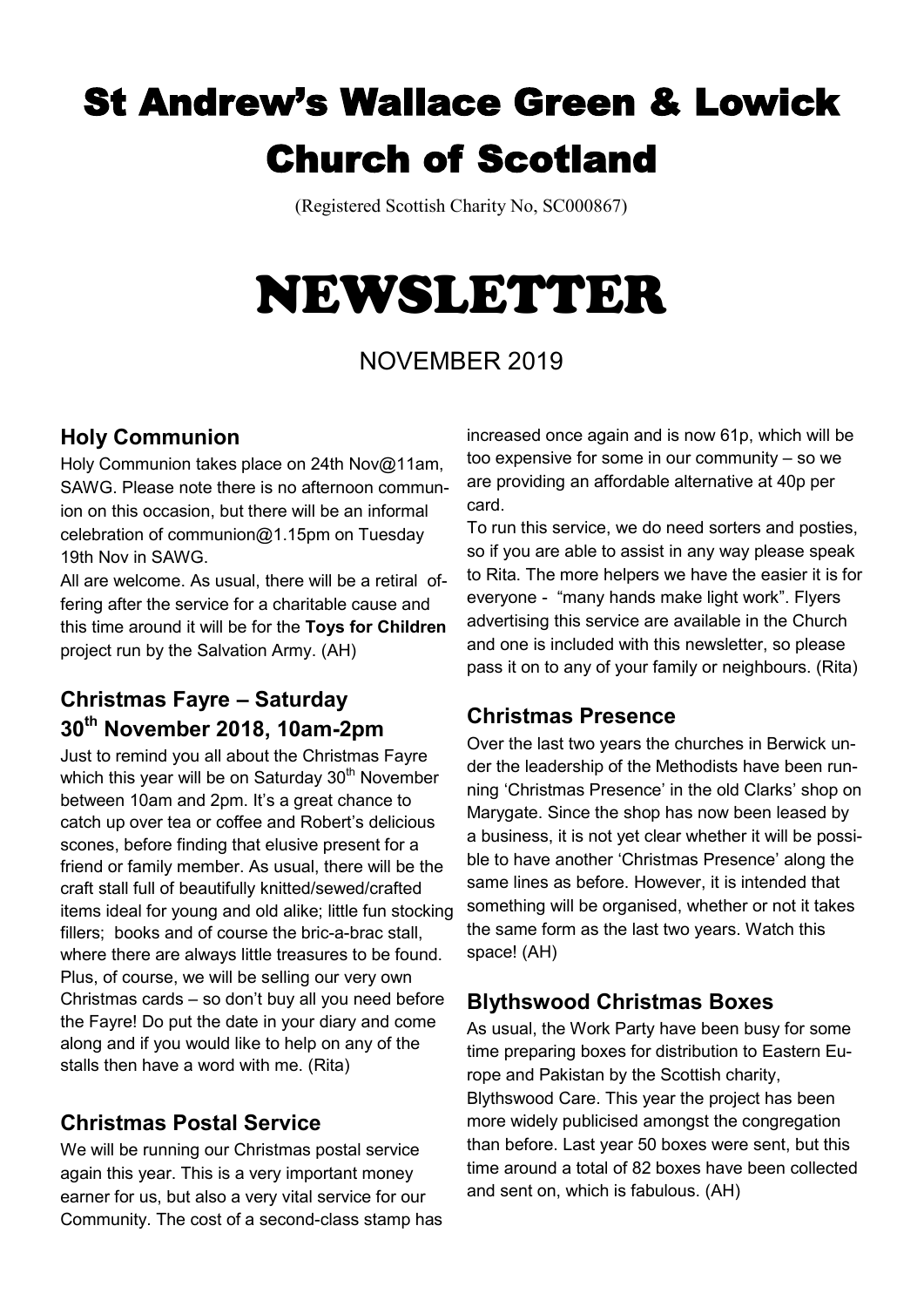## **Open Days 2019**

A very big thank you to all those who helped out and staffed the Church for the Open Days this year. Without willing volunteers, we are unable to open the Church during the summer months and that would be a great shame. It has been another successful year with the numbers having increased again. In total, we had 306 visitors through the door, 101 during the Wednesdays and Fridays and 205 on the Heritage Days.

The coffee morning and soup lunch on the Heritage Saturday proved to be very popular again with the visitors, especially since it was a chilly day. We raised £344 so a big thank you to Robert for the scones and the lovely soups from Grace, Karen and Susan.

The visitors did appreciate the chance to look around our lovely Church and many commented on how welcome they had been made to feel. So, thank you once again to all the people who have helped out over the summer – it is very much appreciated. (Rita)

#### **New Horizons**

The group has had a very good start this year, with excellent meetings and average attendances of over 20 men and women. Our session continues on 19th Nov, when there will be a soup lunch@12.30pm followed by an optional informal communion service. On the 17th Dec@2pm we will be watching a Christmas film; on 21st Jan@2pm there will be an afternoon of Scottish music and culture and on the 18th Feb@2pm we will enjoy a return visit from Canon Christopher Smith. All are very welcome to any or all of the meetings. (AH)

#### **Youth Activities**

At the monthly Youth Club gatherings we have had some great fun... There was the 'smart phone challenge'; an evening of creating and tasting fruit and popcorn kebabs (which resulted in a lot of eating and a broken tooth!) and last month's cooking takeover of the kitchen as we made sausage and egg pies (it was suggested that Greggs should supply them). The next Youth Club will be on Friday 8th November at the usual time of 6.30-8pm when we will be having a 'lights' themed evening. December 6th will be our Christmas party evening! We have been invited to join the Salvation Army's youth club on Monday 4th Nov for a lights party, and we have

also invited them to join us on the 8th - so hopefully we will have some 'youth clubs together' time! If you know any young people who might like to come along with a friend, they will be most welcome please have a word with me or just turn up on the night! (Jo)

#### **Sunday Club**

At a recent Kirk Session meeting, elders considered a proposal from the Youth Committee to move away from the pattern of Sunday Club every couple of weeks, to the provision of a permanent facility for children whenever they come to church. After a good deal of discussion it was agreed that this was an experiment that we wished to try. The proposal is to make use of the area at the front left of the church - adjacent to the vestry - as a space for children to use during Sunday services. The area will be set out as a small multi sensory area that children can use, under Jo's supervision, during a service without having to leave the main church area. This means that parents can stay in the service whilst children can explore something prayerful, whilst worship is going on. The space will also be useful for those times that schools visit, and for allage events such as Fun, Faith and Friendship. (AH)

#### **Faith Discussion Group**

After a meeting of some folks who had expressed an interest, it has been decided to start a Faith Discussion Group, which will meet twice monthly on a Wednesday evenings from 6.30pm-7.30pm in the church hall. The aim of this group is to create a space in which we can discuss our faith and its relevance to our lives, grow in our knowledge of Christianity - e.g. the Christian year, specific parts of the Bible, other denominations etc - and discuss pressing questions - such as the relationship of Christianity to other faiths. The initial meetings up to the end of the year are as follows: 6th Nov - All Saint's Day, 20th Nov - St Andrew, 11th Dec - The Ministry of John the Baptist, 18th Dec - Our Christmas Traditions. All interested are very welcome. (AH)

**MINISTER:** Revd Adam Hood 01289 332787 AHood@churchofscotland.org.uk www.sawg.org.uk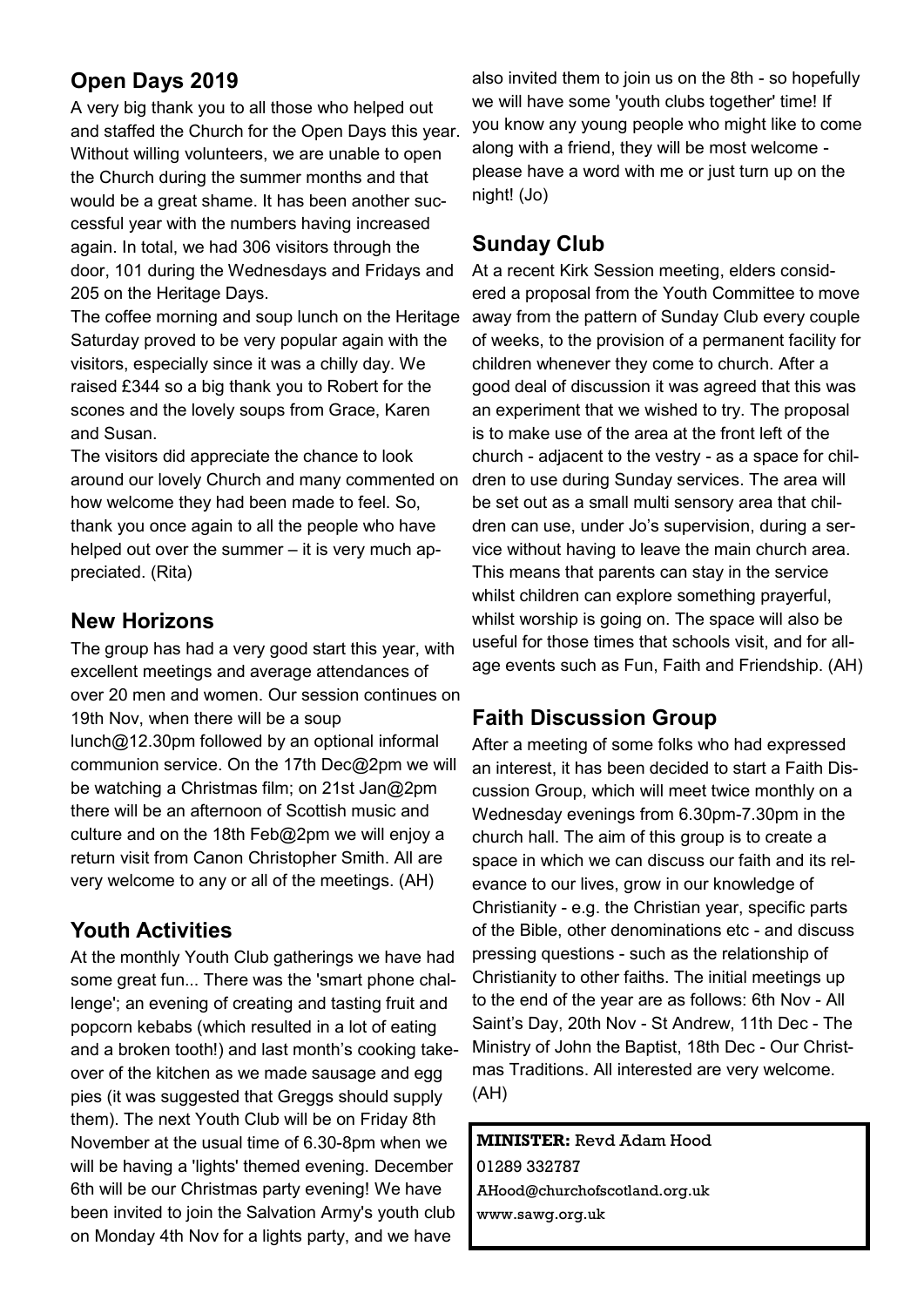#### **Berwick Food Bank**

We had a great collection of foodstuffs and toiletries at our Harvest Thanksgiving, along with money offerings of £223. Neverthless, the work of the foodbank is on-going and donations are always welcome. Please see the noticeboard for specific details of what is required. Donations can be left in the box at the back of the church near the PA system. Please see Neil or Susan for information. (AH)

#### **Membership**

If you would like to become a member of St Andrew's Wallace Green & Lowick, please have a word with me or contact me by email (AHood@churchofscotland.org.uk) or telephone (01289 332787). All enquiries welcome. Adam

#### **Hall Lets**

Our buildings are available for let, and anyone interested should contact Allison Longbone.

#### **Finances**

Many thanks for your financial support to the Church over the last year. Special thanks to those who supported the recent **Gift Day** which raised £2080. The monies that were gifted on the Day were also supplemented by an extra £344 which was raised from the Coffee Morning and Soup Lunch on that day. Over the last while a number of new standing orders for the church have been taken out, so that we now have 35 of these as against the 6 that we had at the beginning of last year. Standing orders allow for continuity of income and ease of planning. If anyone else would like to take out a standing order for the church, please fill in the form on the back of this Newsletter, handing the main part into your bank. It is also helpful if you hand/post the slip at the bottom of the form to the Minister/Treasurer. (AH)

#### **Life and Work Magazine**

This is the Kirk's, editorially independent, monthly magazine. It features articles on the Church of Scotland in Scotland, the UK and the rest of the world. There is always a variety of interesting topics covered. The magazine costs £2.80 per month or £33.60 per year and is delivered monthly to our congregation and then made available for pickup. Subscriptions are now due, so can continuing subscribers please let me (Anne McQueen) have their monies for 2020.

Also, if you haven't taken the magazine before, but would like to do so, please have a word with me or telephone on 07526223274.

## **Faith, Fun & Friendship**

We had a lovely time at our last F, F& F, when some of us had the chance to carve our first ever Halloween Pumpkin! Thanks to Tesco, who provided a community grant to help pay for our baked potatoes on the afternoon! The next gathering will be on Sunday 1st Dec@4-6pm and will have an Advent theme. Everyone - of any age - is very welcome. (AH)

## **Cake and a Song**

On Saturday 7th Dec@2-3.30pm, we will be having an informal time of fellowship, song and food, when we will be singing some favourite Christmas songs and learning a couple of new ones for use over the Festive Season. All are very welcome. (AH)

#### **Good News**

Jo Simpson, our families and youth worker, has been accepted to a do a short course in 'Family Ministry' at Cliff College near Sheffield. The residential course will be over one week in January 2020. Elders are really keen to support Jo in taking this course and we will be helping with costs. It's great too that the Presbytery of Duns are also very supportive and have made a grant towards the course.

#### **Dates for your Diary**

| 24th Nov | Holy Communion@11am, SAWG            |
|----------|--------------------------------------|
| 30th Nov | Christmas Fayre@10am - 2pm           |
| 1st Dec  | Advent Worship@11am, SAWG            |
| 1st Dec  | Fun, Faith & Friendship@4-6pm        |
| 4th Dec  | Schools Big Christmas Sing@6.30pm    |
| 6th Dec  | Youth Club@6.30pm                    |
| 7th Dec  | Cake and a Song@2-3.30pm             |
| 15th Dec | (Favourite) Carol Service@11am,      |
|          | <b>SAWG</b>                          |
| 15th Dec | Service for those who find Christmas |
|          | difficult@3pm, SAWG                  |
| 22nd Dec | All-age Nativity Service@11am, SAWG  |
| 24th Dec | Christmas Worship@2.30pm, Lowick     |
| 24th Dec | Christmas Watchnight                 |
|          | Service@11.30pm, SAWG, with carol    |
|          | singing from 11.15pm                 |
| 25th Dec | Christmas Day@10am, SAWG             |
|          |                                      |

——————————————————————-